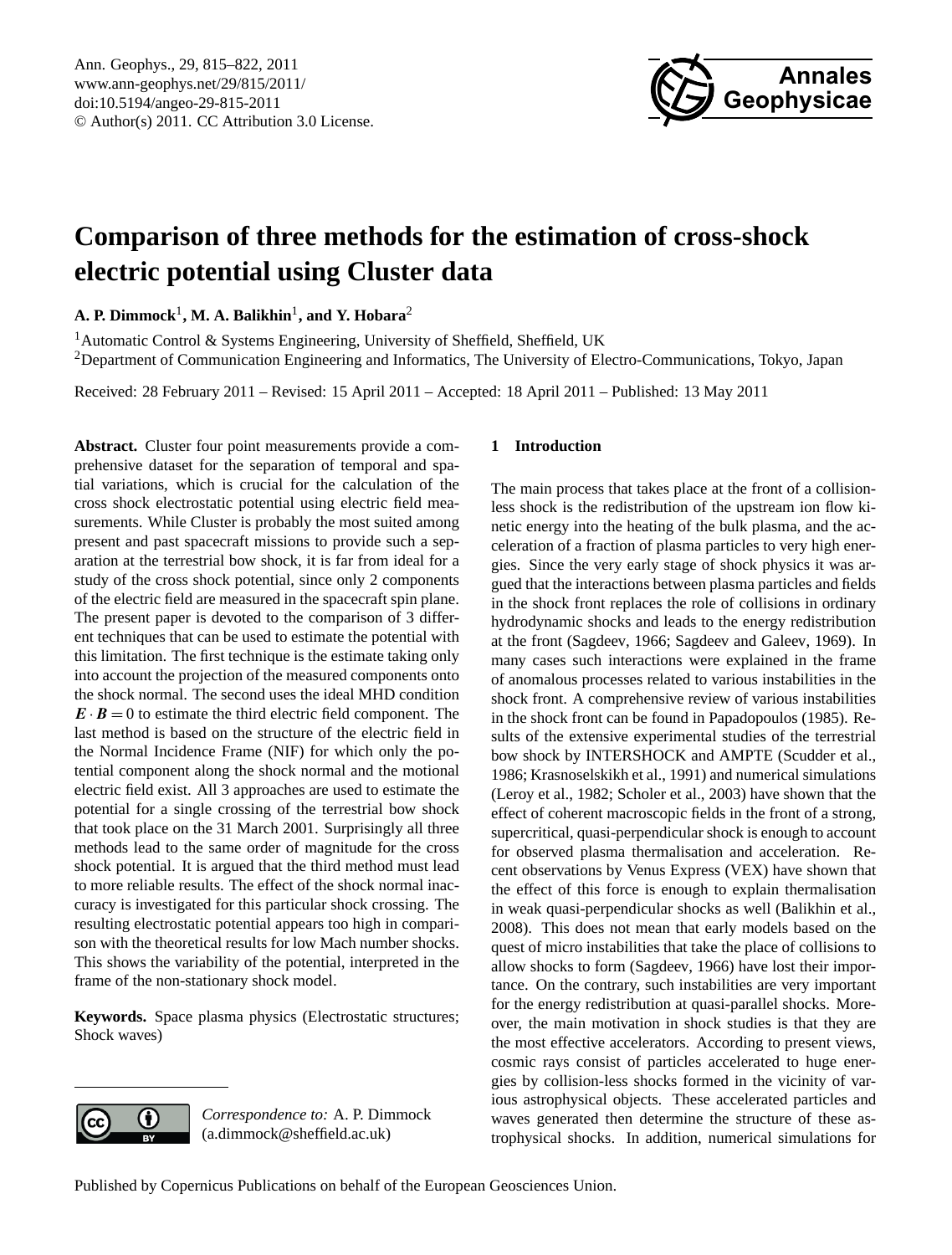However, as mentioned above for the quasi-perpendicular planetary and interplanetary shocks that are observed in the solar system, macro electric and magnetic fields in the shock front can explain the energy redistribution without invoking models based on instabilities [\(Wu,](#page-7-7) [1984;](#page-7-7) [Leroy and Man](#page-7-8)[geney,](#page-7-8) [1984;](#page-7-8) [Scudder et al.,](#page-7-3) [1986;](#page-7-3) [Balikhin and Gedalin,](#page-6-1) [1994\)](#page-6-1). Therefore comprehensive measurements of electrostatic potential and the magnetic field structure of the shock front are required to understand the evolution of the plasma parameters across these shocks. The number of studies devoted to the magnetic field structure of the terrestrial bow shock significantly outnumber the studies of the electric field. One of the possible reasons is due to the complexity of the electric field measurements across the region with nonuniform plasma temperature/density. Only a few papers devoted to the electric field and electrostatic potential in the shock have been published [\(Heppner et al.,](#page-7-9) [1978;](#page-7-9) [Wygant](#page-7-10) [et al.,](#page-7-10) [1987;](#page-7-10) [Formisano,](#page-6-2) [1982;](#page-6-2) [Scudder et al.,](#page-7-3) [1986;](#page-7-3) [Balikhin](#page-6-3) [et al.,](#page-6-3) [2002;](#page-6-3) [Scholer et al.,](#page-7-6) [2003\)](#page-7-6) in comparison to hundreds dedicated to the magnetic field structure of the various types of shocks. The estimate of the cross shock potential is also susceptible to the inaccuracy of the calculated relative shock/spacecraft velocity, because it requires the spacial integration of the electric field over the spatial coordinates. Therefore, the ability to distinguish between temporal and spatial variations is crucial for the reliable identification of the shock front potential. Four closely spaced satellites such as Cluster appear ideal for the analysis of the shock potential. However, the electric field instrument onboard each of the Cluster satellites does not measure all three components of the electric field, providing only the X- and Y-components in the satellite spin plane. In order to exploit the spatiotemporal potential of the Cluster mission, additional assumptions are required to estimate the potential in such cases. A straight-forward approach which involves no computation prior to the calculation of the potential assumes that if the angle between the spin plane and the shock normal is small, then the potential can be estimated using only the two available electric field components. If the spin plane is not almost perpendicular to the shock normal such an estimate should give a correct order of magnitude for the cross shock potential. The second method that has been used is based on the assumption  $\mathbf{E} \cdot \mathbf{B} = 0$  (ideal MHD). This condition allows the identification of the third component of the electric field and subsequently the cross shock potential. This methodology has been used in a number of studies [\(Bale and Mozer,](#page-6-4) [2007;](#page-6-4) [Bale et al.,](#page-6-5) [2008\)](#page-6-5). The final method to be considered in the present study uses the structure of electric field in the Normal Incidence Frame (NIF) in which the upstream velocity lies along the shock normal. Only two components of electric field exist in this frame: the potential along the shock

normal, and  $V \times B$ . As velocity is directed along the normal, only the component of the magnetic field that is perpendicular to the shock normal  $B_{\text{perp}}$  contributes to the term  $V \times B$ . Therefore  $E \cdot B_{\text{perp}}$  must be equal to zero, giving the possibility to determine the missing third component of the electric field and therefore identify the cross-shock potential. The present paper is devoted to the comparative study of these 3 methods applied to a particular shock observed by the four Cluster spacecraft on 31 March 2001.

#### **2 Data and instrumentation**

The data used in this study were collected by the Cluster spacecraft during a day of 11 bow shock crossings on 31 March 2001. The electric field measurements were made by the Electric Fields and Waves experiment (EFW) [\(Gustafsson et al.,](#page-7-11) [1997\)](#page-7-11), which is part of the wave consortium controlled by the Digital Wave Processor (DWP) [\(Woolliscroft et al.,](#page-7-12) [1997\)](#page-7-12). The EFW instrument consists of 4 spherical probes deployed on 44 m wire booms (88 m sensor separation), the potential difference between the probes is used to measure the electric field components in the spin plane of the spacecraft (ISR2). In the ISR2 frame, the spacecraft spin axis is represented by the X-axis. When the ISR2 frame is inverted about the spin axis it varies by  $<$  6 $\degree$  of the geocentric solar ecliptic (GSE) frame. A significant limitation of this instrument is the absence of a third field vector, as a result only 2 components are recorded in the ISR2 frame. The Fluxgate Magnetometer (FGM) instrument [\(Balogh et al.,](#page-6-6) [1997\)](#page-6-6) provides magnetic field measurements which are used to identify the shock crossing region, and correlate with the EFW datasets. The time resolution of the EFW and FGM datasets are 25 Hz and 22 Hz respectively. Ion density  $(N_i)$  used to calculate Alfvén Mach number  $(M_a)$ , was estimated using the electron plasma frequency  $(\omega_{pe})$  measured by the WHISPER instrument (Décréau et al., [1997\)](#page-6-7). The solar wind upstream bulk flow velocity  $(V_{\text{up}})$  was obtained from the Cluster Ion Spectro-meter (CIS) instrument (Rème et al., [1997\)](#page-7-13).

#### **3 Shock crossing: 31 March 2001, 18:28 UT**

The present paper is devoted to a particular shock that occurred on 31 March 2001 at 18:28 UT. On this day solar wind conditions were to some extent irregular due to the passage of a CME. The magnetic field and solar wind velocity upstream of the shock measured by the Cluster 1 spacecraft were 27 nT and 590 km s<sup>-1</sup>, respectively. The model normal [\(Farris et al.,](#page-6-8) [1991\)](#page-6-8) in the GSE frame is [0.92, −0.09, 0.37], and the shock velocity was determined to be 29 km s−<sup>1</sup> . Remaining parameters are  $\theta_{BN} = 88^\circ$  and plasma density  $N_i =$ 17.4 cm<sup>-3</sup>. The Alfvén Mach number is rather moderate at 3.7 which is consistent with the lack of any significant overshoot.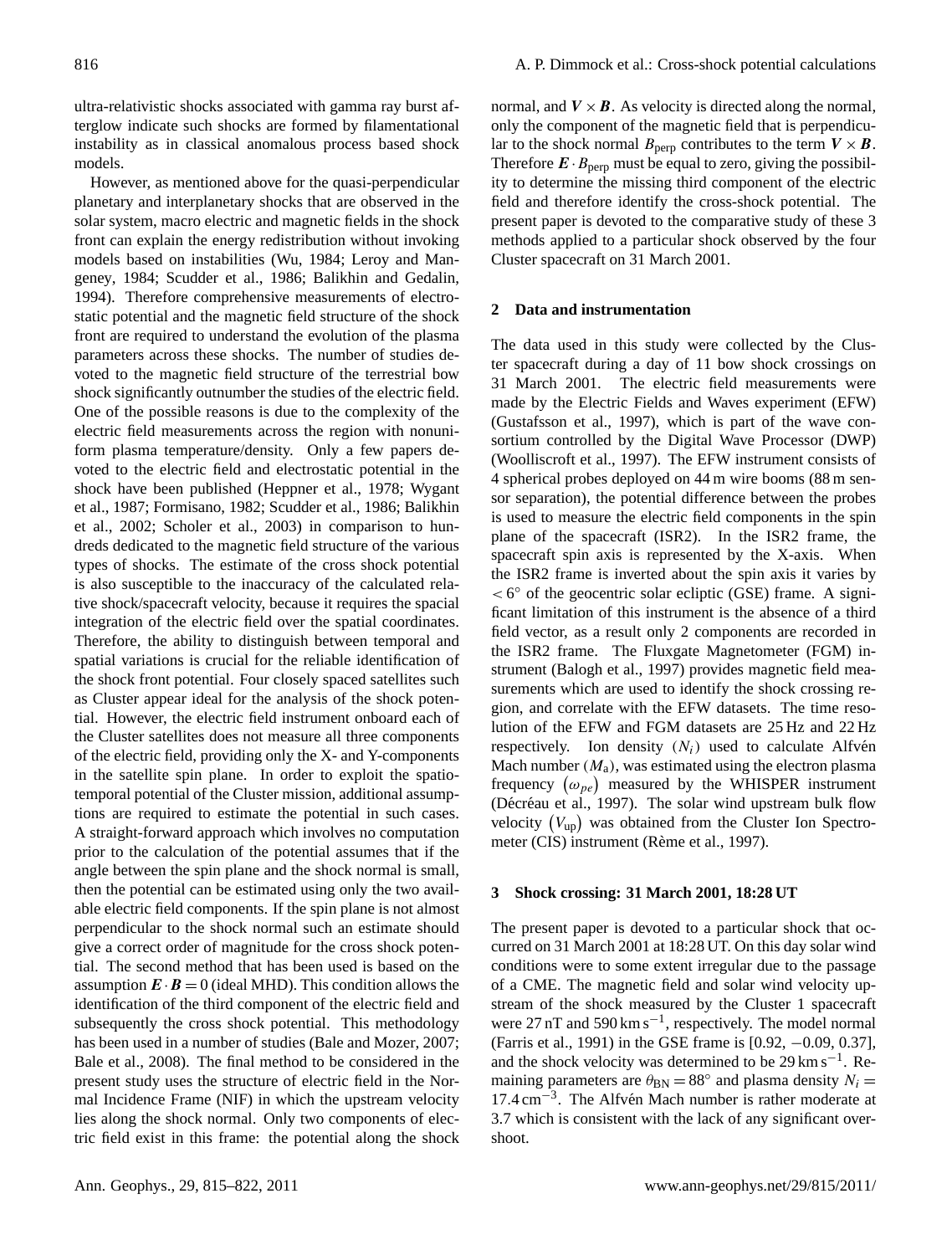

<span id="page-2-0"></span>**Fig. 1.** Measurements made by the four Cluster spacecraft as they observed one of eleven bow shock crossing on 31 March 2001 at 18:28 UT. The top panel illustrates the magnitude of the magnetic field profile measured by the four FGM instruments onboard each spacecraft. The four lower panels show the electric field measurements recorded by the relative EFW instruments over the same time period.



<span id="page-2-1"></span>**Fig. 2.** A shock crossing observed by the Cluster 1 spacecraft at 18:28 on 31 March 2001. The upper panel shows the magnitude of the magnetic field profile measured the Cluster 1 FGM instrument across the shock. The lower panel shows the x-component of the electric field recorded by the EFW instrument over the same time interval (in the spacecraft spin frame).

The sequence in which the Cluster spacecraft encountered the bow shock was C4, C2, C1 and finally C3. This is illustrated by the top panel of Fig. [1.](#page-2-0) Additionally Fig. [2](#page-2-1) shows the measurements during the shock crossing recorded by the FGM and EFW instruments onboard the Cluster 1 spacecraft. The top panel of Fig. [2](#page-2-1) displays the magnitude of the magnetic field several seconds before and after the shock. The magnetic profile displays an abundance of low frequency plasma waves prior to the shock crossing which commence at approximately 18:28:07 UT. The lower panel illustrates the X-component of the EFW measurements in the spacecraft spin frame. The electric field appears constant upstream of the shock at around 5 mV m<sup>-1</sup> which reflects the  $V \times B$  term. It is worth noting that fluctuations within the electric field appear to accurately correspond to observations in the magnetic field profile. There is also a notable spike like structure at 18:28:13.500 UT during the crossing. Such small scale structures were often observed within the quasi-perpendicular part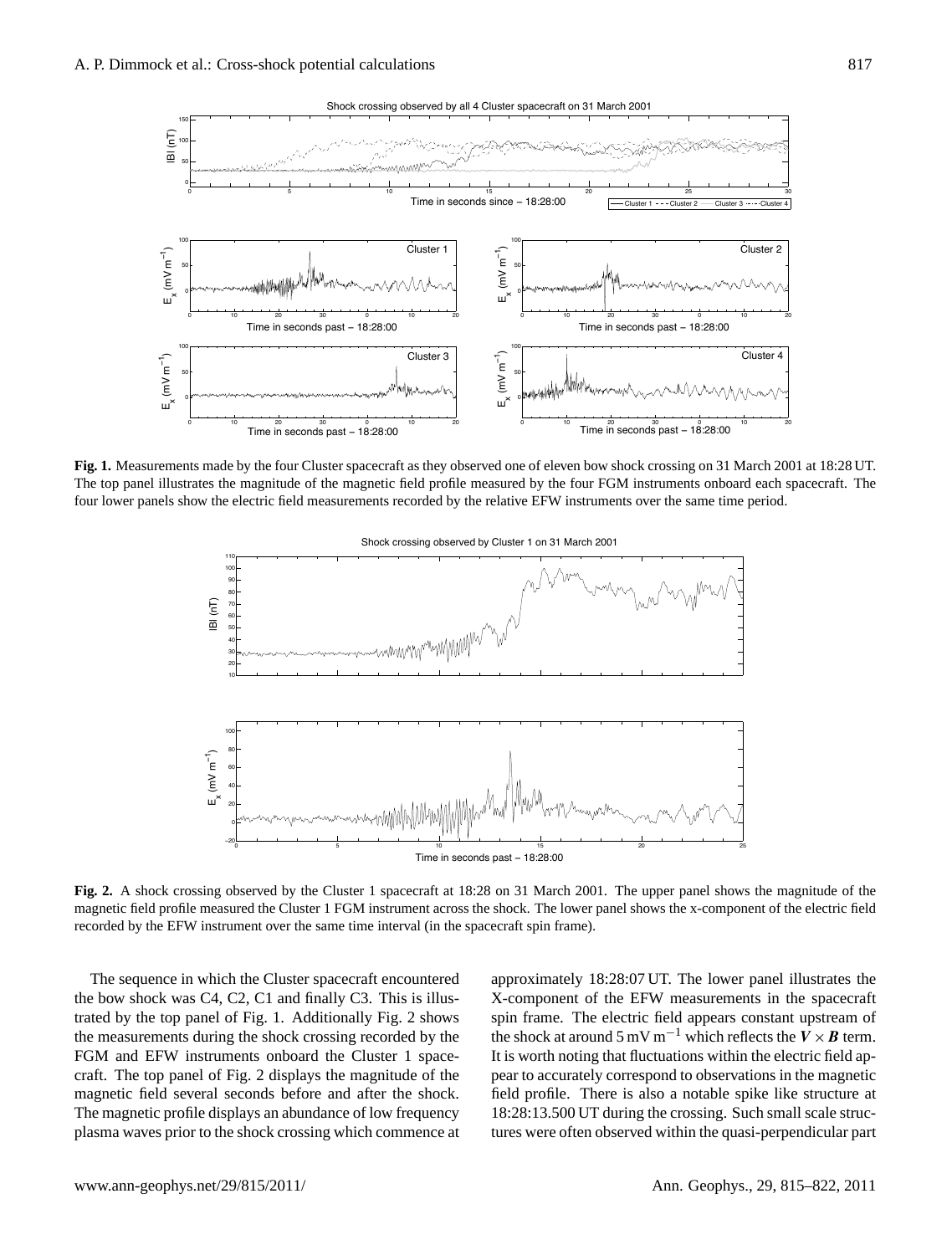

<span id="page-3-0"></span>**Fig. 3.** The magnetic field profile of a shock crossing observed by the Cluster 1 and 4 satellites on 31 March 2001. The time interval shows the crossing several seconds upstream and around 30 s downstream of the crossing. The black line shows the magnitude of the magnetic field whereas the grey line is the magnetic field projected along the normal. The upper and lower panels represent the Cluster 1 and Cluster 4 spacecraft, respectively.

of the terrestrial bow shock and have been statistically studied by [Walker et al.](#page-7-14) [\(2004\)](#page-7-14). The lower panels of Fig. [1](#page-2-0) demonstrate that a small scale structure within the shock front, has been observed in the electric field by all four Cluster spacecraft.

#### **4 Shock normal**

The shock normal  $\hat{\boldsymbol{n}}$  is one of the key parameters in the estimate of the cross-shock potential  $\phi$ . This is not only because it is the electric field component parallel to  $\hat{\boldsymbol{n}}$  ( $E_n$ ) that contributes to  $\phi$ , but also due to the effect of the normal shockspacecraft velocity on the spatial integration of the electric field. In the present paper the shock normal  $n$  has been identified using the [Farris et al.](#page-6-8) [\(1991\)](#page-6-8) model shock surface. The multi spacecraft timing analysis [\(Schwartz,](#page-7-15) [1998\)](#page-7-15) produces a normal that has a very small angle ( $<$  5°) with  $\hat{n}$ . Fig-ure [3](#page-3-0) displays  $|B|$  and the projection of the magnetic field along  $\hat{\boldsymbol{n}}$  ( $B_n$ ), for the Cluster 1 (top) and Cluster 4 (bottom) spacecraft. It can be seen that the average values of  $B_n$  do not possess any significant change within the ramp where  $|B|$  experiences a 60–70 nT change. The change of the average value from the far upstream to the deep downstream is also insignificant, supporting the estimate of the normal  $\hat{n}$ . Spacecraft 2 and 3 show similar results. However, for all four spacecraft the decreasing portions of overshot coincide with deviation in  $B_n$  as also can be seen in Fig. [3.](#page-3-0) This can be explained by a presence of an additional ripple-like local structure.

The velocity along the shock normal was determined based on a selection of the 6 possible geometric parings of the 4 Cluster satellites as they encountered the bow shock. Only 3 pairs of crossings have been used, since the other 3 separation vectors were close to being perpendicular to  $\hat{\boldsymbol{n}}$ . The following 3 spacecraft pairings were used, C1 $\rightarrow$ C4,  $C2 \rightarrow C3$  and  $C3 \rightarrow C4$ . The total variation between the 3 identified velocities was less that 15 %. The mean of the 3 velocity pairings 29.4 km s<sup> $-1$ </sup> has been used as the shock velocity  $V_s$ .

## **5 Methodology for the estimation of cross-shock potential**

As the electric field is frame dependent, the Lorentz transformation should be used to estimate the cross shock potential in the NIF frame using the electric field data measured in the spacecraft frame. The electric field components resulting from  $V_s$  and  $V_{\text{nif}}$  (NIF frame velocity  $V_{\text{nif}} = \hat{n} \times (V_u \times \hat{n})$ ) could reach quite significant values of a few mV m−<sup>1</sup> which may contribute errors leading to the miscalculation of  $\phi$ .

Electric field measurements made by the EFW instrument onboard all 4 Cluster spacecraft consist of only 2 components directed along the X and Y directions in the spacecraft spin frame. As a result only an estimate of  $\phi$  can be calculated. The present paper is devoted to three separate techniques for estimating cross shock potential.

The estimate of the cross shock potential  $\phi_{est}$  can be obtained by taking into account only the two components measured by the EFW instrument. The implicit assumption in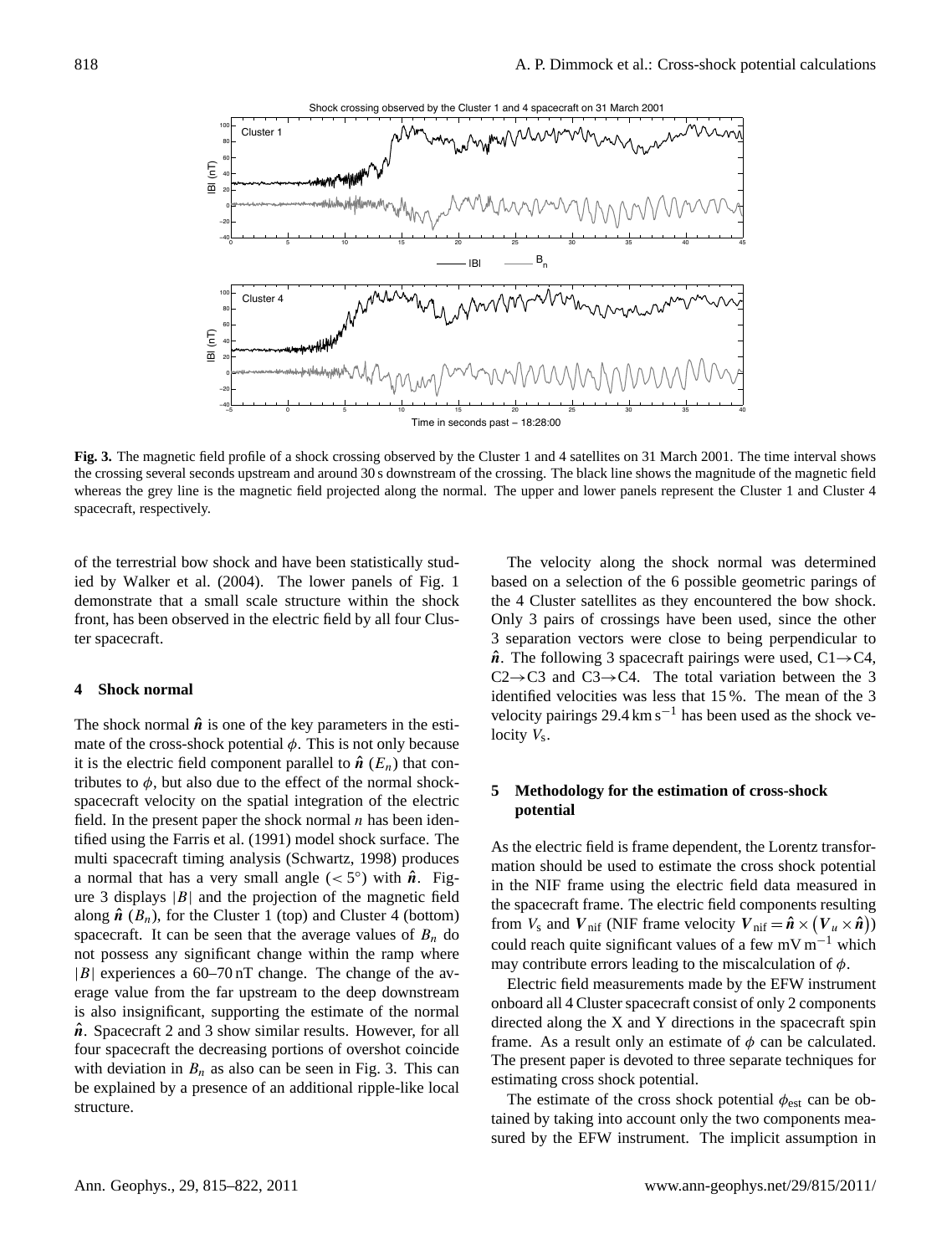

<span id="page-4-0"></span>**Fig. 4.** A shock crossing made by the Cluster 1 spacecraft around 18:28 on 31 March 2001. The grey line shows the magnetic field magnitude measured by the Cluster 1 FGM instrument during the bow shock crossing. The dotted black line is the estimate based on the assumption that the electric field along  $B$  is zero. The black dashed line shown the estimate based on only the 2 measured electric field components. The black solid line represents the potential estimate by evaluating the missing electric field component based on the NIF condition ( $E_{\text{NIF}} \cdot B_{\perp} = 0$ ).

this procedure is that the direction of the shock normal is not almost perpendicular to the axis of the spacecraft spin plane. Such an estimate will provide a correct spatial scale of the cross shock potential and a reasonable estimate of its magnitude. However, this method cannot be expected to produce a precise magnitude of the potential  $|\phi|$ .

To obtain more reliable and accurate values of the cross shock potential from Cluster data, the properties of the electric field in the NIF frame  $E_{\text{NIF}}$  of reference can be used. In the NIF the motional component  $V_u \times B$  is perpendicular to the electrostatic component which is the gradient of  $\phi$  along the normal. The upstream magnetic field can be decomposed into the component parallel to  $\hat{\boldsymbol{n}}$  ( $B_n$ ), and a perpendicular component  $B_{\perp}$ . The condition  $E_{\text{NIF}} \cdot B_{\perp} = 0$  allows the determination of the third unmeasured component of the electric field.

Often when only two components of the electric field are available the third component is reconstructed by assuming that the component of  $E$  along  $B$  is zero [\(Bale and Mozer,](#page-6-4) [2007\)](#page-6-4)  $\mathbf{E} \cdot \mathbf{B} = 0$  (ideal MHD). It is worth noting that whilst this approximation might provide an accurate estimate for some other structures and regions, it is unacceptable for the terrestrial bow shock. This can be illustrated by electron dynamics. The de-Hoffman-Teller frame (HTF) of reference is defined by the condition that the upstream velocity is parallel to the upstream magnetic field. Therefore the motional component of electric field vanishes, leading to charged particle energy conservation in the HTF. As discussed by [Goodrich](#page-6-9) [and Scudder](#page-6-9) [\(1984\)](#page-6-9) the electrostatic potential in the HTF is directly related to the electron energization. Setting the parallel electric field to zero will distort the value of the electrostatic potential in HTF for quasi-perpendicular shocks. As a result the "bump on flattop" electron distributions [\(Feldman](#page-6-10) [et al.,](#page-6-10) [1983\)](#page-6-10) would not be observed. In spite of all this criticism of the  $\mathbf{E} \cdot \mathbf{B} = 0$  assumption, it will be used in the present paper for comparison with the results obtained by the first two methods.

It is worth noting that upstream of the shock front the only component that contributes to the DC electric field is the motional  $V \times B$  field. This value will be constant across the shock. Therefore, the upstream value of  $V \times B$  can be used to account for the motional electric field across the whole shock front.

Finally to calculate the electrostatic potential,  $E_{\text{NIF}}$  is spatially integrated through the shock front, including both the foot and shock ramp regions. The integration is discontinued at the end of the shock ramp just prior to downstream.

#### **6 Results**

The change of the electrostatic potential within the shock crossing measured by the Cluster 1 spacecraft, is displayed in Fig. [4,](#page-4-0) together with the magnitude of the magnetic field (grey solid line). The zero level reference line of  $\phi = 0$  is also shown in this figure. Three methods of potential estimates lead to the differences in the  $\phi$ . The lowest value of the potential is a result of the method based on the NIF condition  $E_{\text{NIF}} \cdot B_{\perp} = 0$  (solid line). The highest is based on the ideal MHD assumption previously used by [Bale et al.](#page-6-5) [\(2008\)](#page-6-5) (dotted). The estimate based on 2 components only results in the intermediate estimate (dashed). The legend in this figure describes the scaling of the potential with respect to both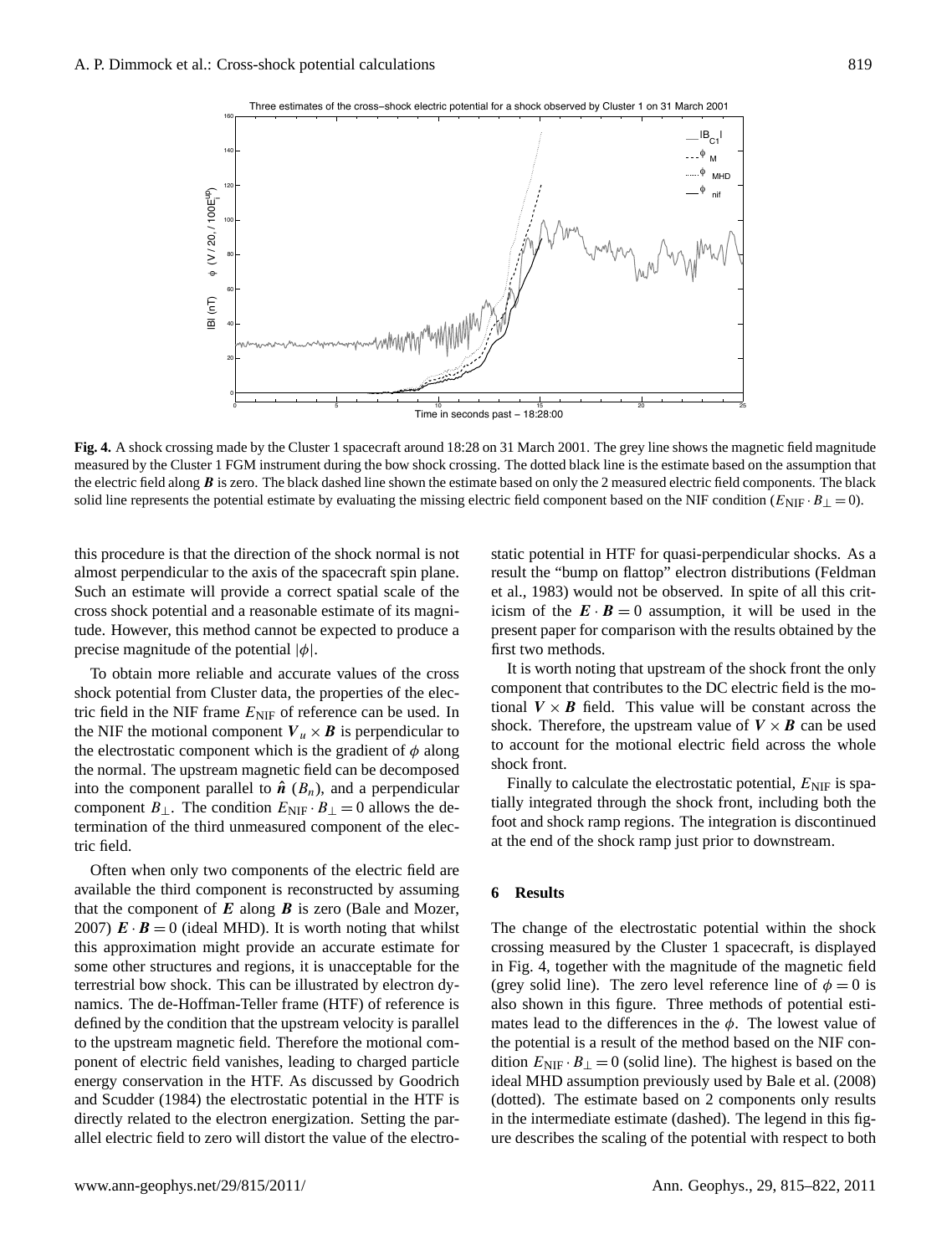<span id="page-5-0"></span>**Table 1.** Cross shock potential estimates for each electric field dataset. Provided are calculations for the potential in Volts and also the potential normalised with respect to the upstream ion kinetic energy  $(E_i^{\text{up}})$  $i^{up}$ ).

| Mehod                 | $C_1\phi$ (V) | $C_1\phi$ $(fE_i^{up})$ | $C_2\phi$ (V) | $C_2\phi$ $(fE_i^{up})$ | $C_3\phi$ (V) | $C_3\phi$ $(fE_i^{up})$ | $C_4\phi$ (V) | $C_4\phi$ $//E_i^{\text{up}}$ |
|-----------------------|---------------|-------------------------|---------------|-------------------------|---------------|-------------------------|---------------|-------------------------------|
| NIF structure         | 1785          | 0.9042                  | 1330          | 0.6737                  | 563           | 0.2852                  | 1991          | .0086                         |
| 2 Measured Components | 2426          | .2290                   | 796           | 0.9098                  | 762           | 0.3860                  | 2703          | .3693                         |
| $E.B = 0$ (ideal MHD) | 3026          | .5329                   | 2147          | .0876                   | 858           | 0.4346                  | 3326          | .6849                         |



<span id="page-5-1"></span>**Fig. 5.** Electric cross-shock potential estimates of all four Cluster spacecraft. The circle markers represent the potential estimates prior to any variation whereas, the error bars represent the upper and lower limits of the maximum and minimum potential evaluations as a result of a variation about the model normal of  $\pm 5^{\circ}$ .

Volts and the upstream ion energy  $E_i^{\text{up}} = \frac{m_i V_{\text{up}}^2}{2}$ . Table [1](#page-5-0) summarises the values of the overall cross shock potential change obtained by these 3 techniques for all four Cluster spacecraft. It can be seen that the relative values of the potential estimate by all 3 methods are similar to these obtained by the Cluster 1 spacecraft. The lowest and highest values are always resulting from  $E_{\text{NIF}} \cdot B_{\perp} = 0$  and  $E \cdot B = 0$ , respectively. The 2 component based estimate values are always intermediate with respect to the other methods. Even the lowest of the potential estimates obtained using NIF condition appear too high in the case of the Cluster 1 and 4 crossings. The possible physical reasons for such high values of the potential will be explained later in the Discussion section. To ensure that these values are not the result of an error during the identification of the shock normal and consequent shock velocity, the effect of the normal variation has been investigated for the NIF condition based method. The direction of the normal  $\hat{n}$  has been subjected to a variation of a 10° cone around its identified model value. Obviously any variation in the direction of the normal leads to variation in the shock velocity, NIF frame,  $E_{\text{NIF}}$  etc. The extreme minimal and maximum values resulting from such a variation within the cone are shown as the upper and lower boundaries for the error bars in Fig. [5.](#page-5-1) It can be seen that even minimal values of the potential for Cluster 4 resulting from such variation is quite high at about 80 % of the upstream ion kinetic energy.

#### **7 Discussion**

The change of the cross shock potential for Cluster 1 displayed in Fig. [4](#page-4-0) is representative of the four spacecraft crossings of this shock. The increase in the potential starts upstream of the ramp in the region of low frequency turbulence. Since ISEE and AMPTE projects, it is known that this region almost coincides with the foot of a quasi-perpendicular shock (e.g. [Krasnoselskikh et al.,](#page-7-4) [1991\)](#page-7-4). Initially it was thought that these waves are the result of plasma instabilities caused by the counter streaming plasma flow and the beam of reflected ions. However, data from closely spaced spacecraft (inside the coherency length of the turbulence) enabled the dismissal of these models and indicated that these waves are the result of the nonlinear evolution of the shock front itself [\(Krasnoselskikh,](#page-7-16) [1985;](#page-7-16) [Balikhin et al.,](#page-6-11) [1997,](#page-6-11) [1999;](#page-6-12) [Walker](#page-7-17) [et al.,](#page-7-17) [2008\)](#page-7-17). The increase of the potential in the foot is about a quarter of the overall change. The rest of the increase corresponds to the region of the magnetic ramp. A small scale structure is evident in the electric field at around 18:28:13.5 in Fig. 1 which contributes around 15 % of the electrostatic potential. According to the estimation based on the NIF condition, the contribution of this small scale structure is around 300 V. Such a considerable increase of the potential over a small spatial scale should lead to non-adiabatic dynamics of electrons and a corresponding increase of temperature [\(Gedalin et al.,](#page-6-13) [1995;](#page-6-13) [Balikhin and Gedalin,](#page-6-1) [1994;](#page-6-1) [Balikhin et al.,](#page-6-14) [1998\)](#page-6-14). The increase of the cross shock potential should also lead to the decrease of the ion thermal energy downstream of the shock e.g. [Ofman et al.](#page-7-18) [\(2009\)](#page-7-18).

The peculiar feature of the potential estimates for all four shocks is the unexpectedly high values of  $\phi$  in comparison to theoretical studies such as [Gedalin](#page-6-15) [\(1997\)](#page-6-15). In a study by [Bale](#page-6-5) [et al.](#page-6-5) [\(2008\)](#page-6-5) of the bow shock crossings that take place on 31 March 2001, their methodology (ideal MHD) also produced high potential estimates very similar to the results obtained with the ideal MHD condition in the present paper. The overall high resulting potential for the shock studied in the present paper can be the result of two factors. The first is the high concentration of alpha particles on that day (about 9 % of the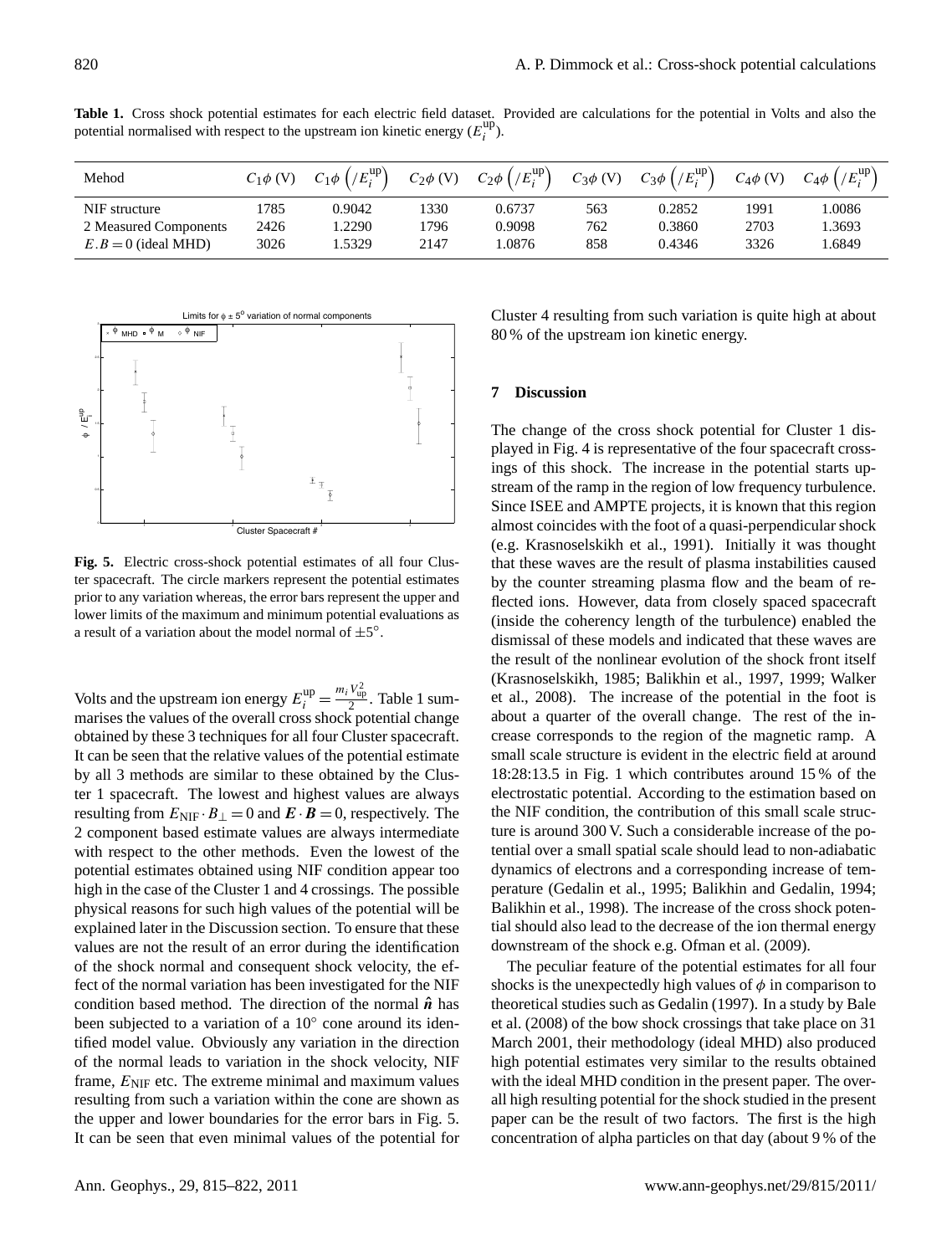protons). Therefore the value of the upstream average ion kinetic energy based on the proton mass should lead to significant underestimation. The second reason is the unusual CME observed on this day. There are a total of 9 crossings of the terrestrial bow shock in a short period of about 2 and a half hours. This indicates non-stationarity of the solar wind conditions. Such non-stationarity can lead to shock reformation induced by the change in the abnormal solar wind conditions, and results in unusual values of the potential for this particular crossing.

The main conclusion that should be drawn from this study is that all three methods lead to the same order of magnitude of the cross shock potential, and exactly the same spatial scales of the potential change. However as these methods still lead to a significant difference in the potential estimates, the NIF derived method should be used for a more accurate estimation. As the  $\mathbf{E} \cdot \mathbf{B} = 0$  technique is based on an assumption that is not valid at the shock front. The simplistic methodology of the potential estimate when only two measured components are taken into account (without any other additional assumptions) are able to provide the same reliability of  $\phi$  spatial scales as the more sophisticated technique that uses the NIF condition  $E_{\text{NIF}} \cdot B_{\perp} = 0$ . The spatial scales of the shock are one of the most important parameters, as they are related to the physical processes that balance nonlinearity and lead to the shock structure formation [\(Kennel](#page-7-19) [et al.,](#page-7-19) [1985;](#page-7-19) [Sagdeev,](#page-7-20) [1979;](#page-7-20) [Papadopoulos,](#page-7-21) [1981\)](#page-7-21). In addition, the spatial scale determines the mechanism of interaction between the incoming solar wind particles, and the macro electric and magnetic fields within the shock. While there are many studies of the magnetic field scales within the shock front (e.g. [Balikhin et al.,](#page-6-16) [1995;](#page-6-16) [Hobara et al.,](#page-7-22) [2010;](#page-7-22) [Newbury and Russell,](#page-7-23) [1996\)](#page-7-23), only a few studies are devoted to the scales of the electric field e.g. [Walker et al.](#page-7-14) [\(2004\)](#page-7-14). The results of the present study facilitate the ability to estimate  $\phi$ spatial scales in the case of limited electric field datasets such as Cluster, and can allow an easier comprehensive statistical study of these scales based on a large number of shocks observed by Cluster.

*Acknowledgements.* This work was supported by STFC and EP-SRC grants. The authors wish to acknowledge the Custer FGM, EFW, CIS, WHISPER and DWP teams for providing the datasets for this study.

Guest Editor M. Gedalin thanks L. Ofman and another anonymous referee for their help in evaluating this paper.

#### **References**

- <span id="page-6-4"></span>Bale, S. D. and Mozer, F. S.: Measurement of Large Parallel and Perpendicular Electric Fields on Electron Spatial Scales in the Terrestrial Bow Shock, Phys. Rev. Lett., 98, 205001, [doi:10.1103/PhysRevLett.98.205001,](http://dx.doi.org/10.1103/PhysRevLett.98.205001) 2007.
- <span id="page-6-5"></span>Bale, S. D., Mozer, F. S., and Krasnoselskikh, V. V.: Direct measurement of the cross-shock electric potential at low plasma  $\beta$ , quasi-perpendicular bow shocks, ArXiv e-prints, 2008.
- <span id="page-6-16"></span><span id="page-6-1"></span>Balikhin, M., Krasnosselskikh, V., and Gedalin, M.: The scales in quasiperpendicular shocks, Adv. Space Res., 15, 247–260, [doi:10.1016/0273-1177\(94\)00105-A,](http://dx.doi.org/10.1016/0273-1177(94)00105-A) 1995.
- <span id="page-6-11"></span>Balikhin, M. A., Walker, S. N., de Wit, T. D., Alleyne, H. S. C. K., Woolliscroft, L. J. C., Mier-Jedrzejowicz, W. A. C., and Baumjohann, W.: Non-stationarity and low frequency turbulence at a quasiperpendicular shock front, Adv. Space Res., 20, 729–734, [doi:10.1016/S0273-1177\(97\)00463-8,](http://dx.doi.org/10.1016/S0273-1177(97)00463-8) 1997.
- <span id="page-6-14"></span>Balikhin, M., Krasnoselskikh, V. V., Woolliscroft, L. J. C., and Gedalin, M.: A study of the dispersion of the electron distribution in the presence of E and B gradients: Application to electron heating at quasi-perpendicular shocks, J. Geophys. Res., 103, 2029–2040, [doi:10.1029/97JA02463,](http://dx.doi.org/10.1029/97JA02463) 1998.
- <span id="page-6-12"></span>Balikhin, M. A., Alleyne, H., Treumann, R. A., Nozdrachev, M. N., Walker, S. N., and Baumjohann, W.: The role of nonlinear interaction in the formation of LF whistler turbulence upstream of a quasi-perpendicular shock, J. Geophys. Res. (Space Physics), 104, 12525–12536, [doi:10.1029/1998JA900102,](http://dx.doi.org/10.1029/1998JA900102) 1999.
- <span id="page-6-3"></span>Balikhin, M. A., Nozdrachev, M., Dunlop, M., Krasnoselskikh, V., Walker, S. N., Alleyne, H. S. C. K., Formisano, V., Andre, M., Balogh, A., Eriksson, A., and Yearby, K.: Observation of the terrestrial bow shock in quasi-electrostatic subshock regime, J. Geophys. Res. (Space Physics), 107, 1155, [doi:10.1029/2001JA000327,](http://dx.doi.org/10.1029/2001JA000327) 2002.
- <span id="page-6-0"></span>Balikhin, M. A., Zhang, T. L., Gedalin, M., Ganushkina, N. Y., and Pope, S. A.: Venus Express observes a new type of shock with pure kinematic relaxation, Geophys. Res. Lett., 35, L01103, [doi:10.1029/2007GL032495,](http://dx.doi.org/10.1029/2007GL032495) 2008.
- <span id="page-6-6"></span>Balogh, A., Dunlop, M. W., Cowley, S. W. H., Southwood, D. J., Thomlinson, J. G., Glassmeier, K. H., Musmann, G., Lühr, H., Buchert, S., Acuña, M. H., Fairfield, D. H., Slavin, J. A., Riedler, W., Schwingenschuh, K., and Kivelson, M. G.: The Cluster magnetic field investigation, Space Sci. Rev., 79, 65–91, 1997.
- <span id="page-6-7"></span>Décréau, P. M. E., Fergeau, P., Kranoselskikh, V., Lévêque, M., Martin, P., Randriamboarison, O., Sené, F. X., Trotignon, J. G., Canu, P., and Mögensen, P. B.: WHISPER, a resonance sounder and wave analyser: performances and perspectives for the Cluster mission, Space Sci. Rev., 79, 157–193, 1997.
- <span id="page-6-8"></span>Farris, M. H., Petrinec, S. M., and Russell, C. T.: The thickness of the magnetosheath – Constraints on the polytropic index, Geophys. Res. Lett., 18, 1821–1824, [doi:10.1029/91GL02090,](http://dx.doi.org/10.1029/91GL02090) 1991.
- <span id="page-6-10"></span>Feldman, W. C., Anderson, R. C., Bame, S. J., Gary, S. P., Gosling, J. T., McComas, D. J., Thomsen, M. F., Paschmann, G., and Hoppe, M. M.: Electron velocity distributions near the earth's bow shock, J. Geophys. Res., 88, 96–110, [doi:10.1029/JA088iA01p00096,](http://dx.doi.org/10.1029/JA088iA01p00096) 1983.
- <span id="page-6-2"></span>Formisano, V.: Measurement of the potential drop across the earth's collisionless bow shock, Geophys. Res. Lett., 9, 1033–1036, [doi:10.1029/GL009i009p01033,](http://dx.doi.org/10.1029/GL009i009p01033) 1982.
- <span id="page-6-15"></span>Gedalin, M.: Ion heating in oblique low-Mach number shocks, Geophys. Res. Lett., 24, 2511–2514, [doi:10.1029/97GL02524,](http://dx.doi.org/10.1029/97GL02524) 1997.
- <span id="page-6-13"></span>Gedalin, M., Gedalin, K., Balikhin, M., and Krasnosselskikh, V.: Demagnetization of electrons in the electromagnetic field structure, typical for quasi-perpendicular collisionless shock front, J. Geophys. Res., 100, 9481–9488, [doi:10.1029/94JA03369,](http://dx.doi.org/10.1029/94JA03369) 1995.
- <span id="page-6-9"></span>Goodrich, C. C. and Scudder, J. D.: The adiabatic energy change